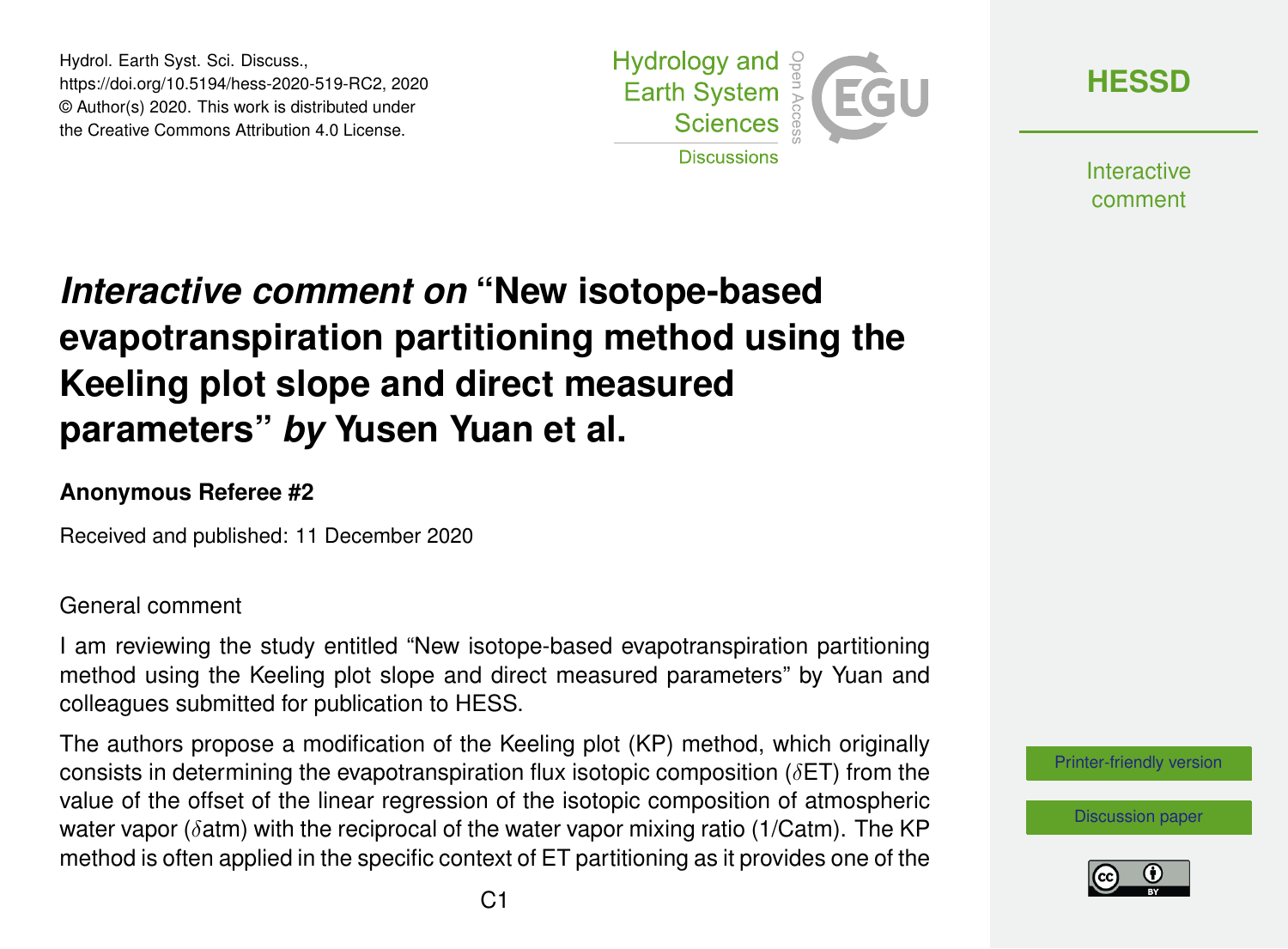three end-members (the other two being the isotopic compositions of evaporation and transpiration,  $\delta E$  and  $\delta T$ , respectively) of the water isotope partitioning equation and allows for determination of the transpiration-to-evapotranspiration ratio (T/ET). One of the challenges in the original method resides for instance in capturing in a short period of time strong dynamics in Catm and  $\delta$ atm that would minimize the error made on  $\delta$ ET, and ultimately on the computed T/ET value.

The authors build on the original KP method concept and derive an expression for T/ET, which would exempt users to determine  $\delta$ ET in the first place. They find a good correlation between their model output and those of the original KP method.

The manuscript fits the scope of HESS well and is of appropriate length for a technical note, (maybe a bit short for a scientific article). However, it did apparently not undergo internal review prior submission and should be checked for language mistakes! The text is on quite a few places difficult to understand (see my technical comments), which should not be the case, Lixin Wang being the corresponding author.

There is a series of issues that the authors must address. I have, in general, a problem in grasping their method premises. They argue, for instance, that the y-value of the intercept between the two regression lines corresponding to cases ET=E and ET=T is equal to the isotopic composition of the background water vapor. However this is a physical impossibility as it would require simultaneous determination of the two lines, yielding to a situation where both cases (ET=E and ET=T) co-exist. But more importantly, I found some inconstancies (errors? typos?) in their trigonometry exercise, which raise the question of the validity of their approach. Finally, the authors run a sensitivity analysis (to unknown parameters), on basis of which they highlight that most of the uncertainty associated with T/ET propagates from that of  $\delta$ ET. But a sensitivity analysis does not inform on the model error, rather on its. . .sensitivity. In order to evaluate the relative extent, to which each parameter error contributes to the total error associated with T/ET, the authors should use the error propagation principle. They may refer themselves to the literature for this (e.g, for the theory, Phillips and Gregg, 2001; **[HESSD](https://hess.copernicus.org/preprints/)**

**Interactive** comment

[Printer-friendly version](https://hess.copernicus.org/preprints/hess-2020-519/hess-2020-519-RC2-print.pdf)

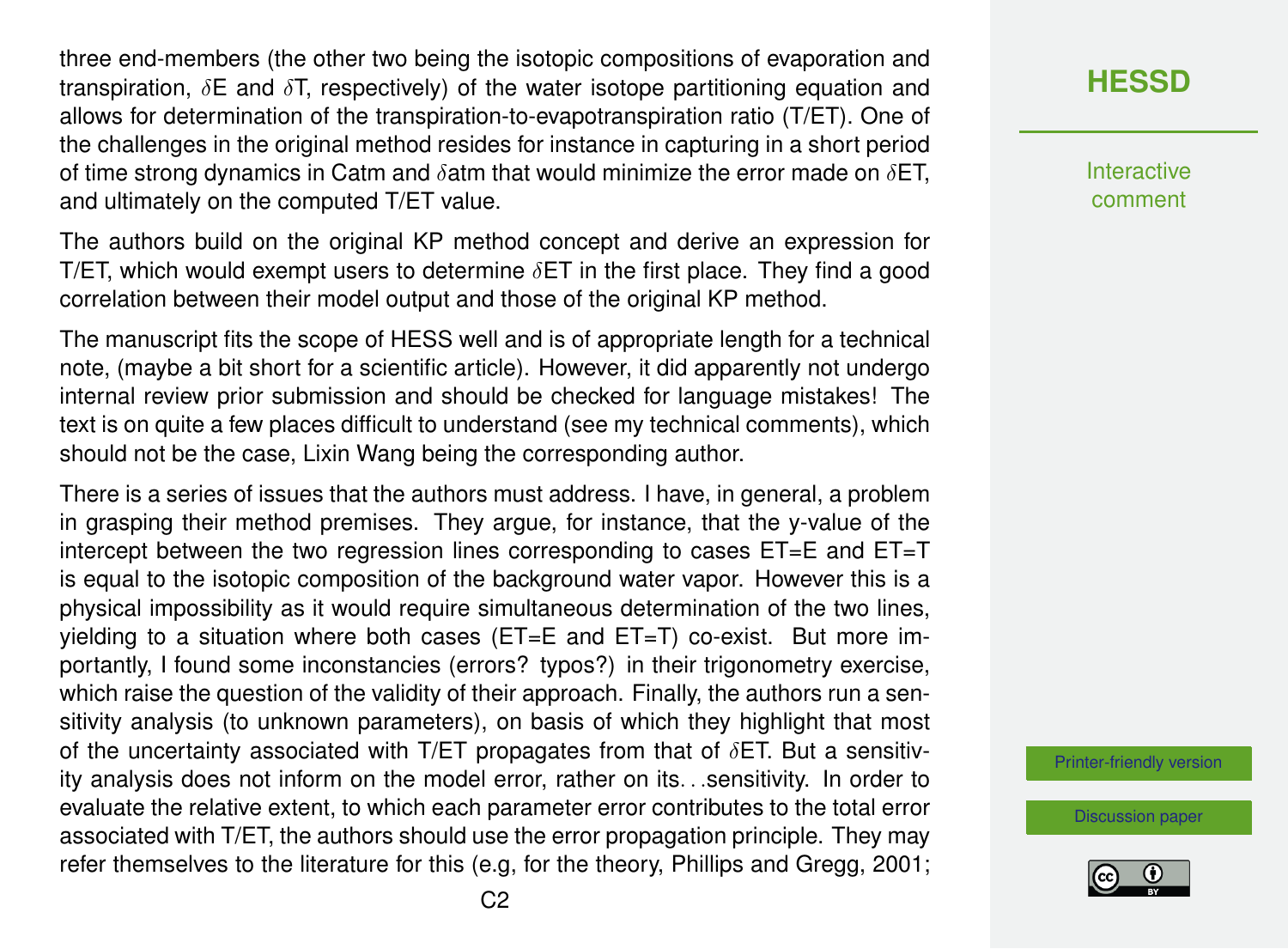and one application example, Rothfuss et al., 2010, which the author already cite.) - Phillips DL, Gregg JW. 2001. Uncertainty in source partitioning using stable isotopes. Oecologia 127: 171–179.

The authors will find my specific comments below:

Specific comments

**Highlights** 

Highlights 1 and 2 overlap. I suggest merging them.

Abstract

Check where variable symbol is given however not further mentioned. Furthermore I suggest a bit of streamlining, i.e., 1- don't bother mentioning the other partitioning method; 2- better detail the underlying concept of the modified keeling plot (KP) method; 3- mention the validation step; 4- close the abstract by explaining the benefits of using this new application of the KP method compared to the "traditional" use of the isotopic partitioning equation.

L29-30. Strictly speaking, the partitioning of ET does not help you quantify fluxes. For this you need ET flux density absolute values. Please reformulate

L32. "from the field scale to the global scale"

L33. "often" is a too strong word. Rothfuss et al. (2020, BGD) show that barely 40 ET isotopic partitioning studies were published over the period 1990-2019. . .Please revise - Rothfuss, Y., Quade, M., Brüggemann, N., Graf, A., Vereecken, H., and Dubbert, M.: Reviews and syntheses: Gaining insights into evapotranspiration partitioning with novel isotopic monitoring methods, Biogeosciences Discuss., https://doi.org/10.5194/bg-2020-414, in review, 2020.

L40. "Our study presents"



**Interactive** comment

[Printer-friendly version](https://hess.copernicus.org/preprints/hess-2020-519/hess-2020-519-RC2-print.pdf)



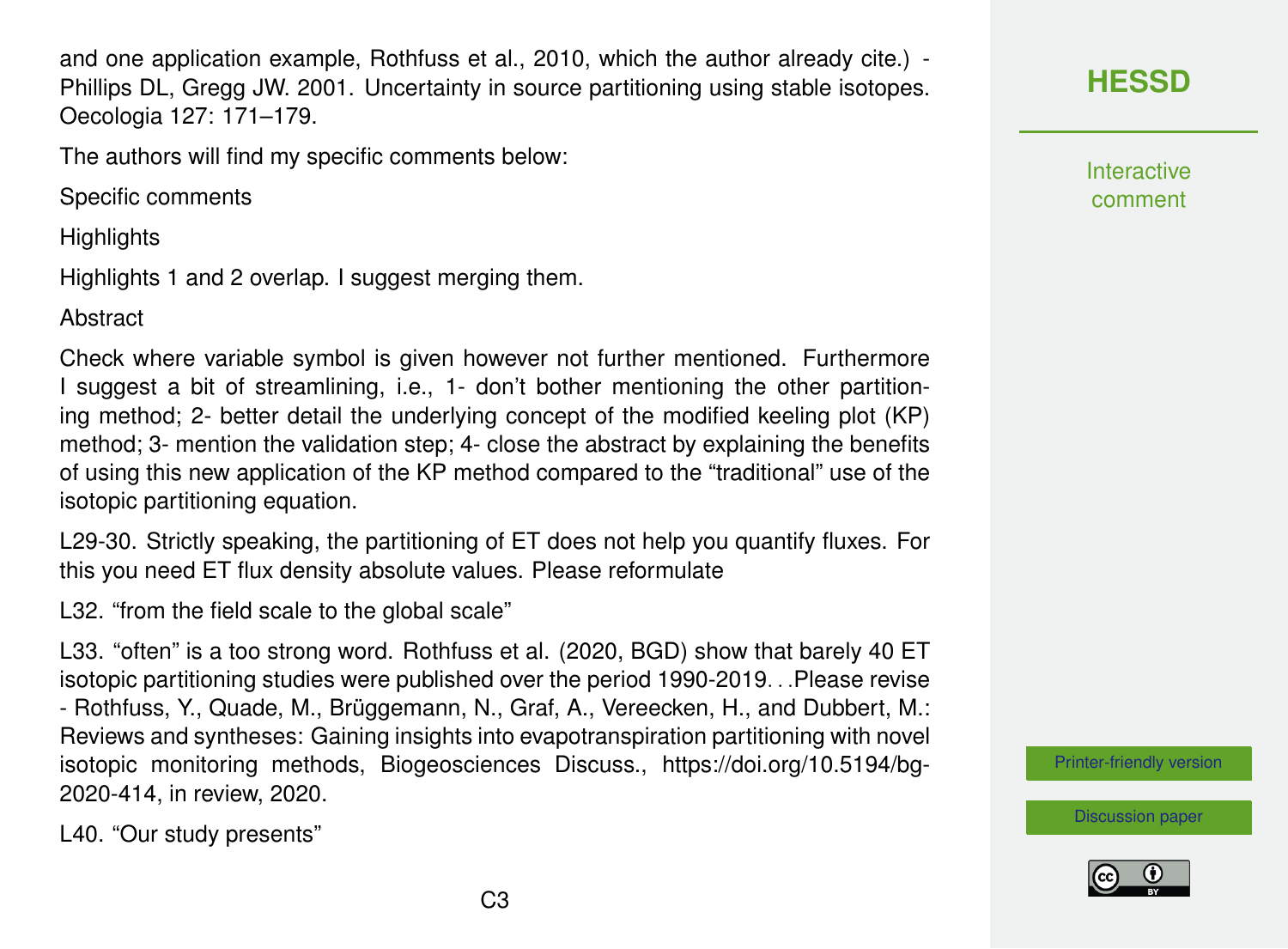Check where acronyms are given however not further used in the text.

L55-57. Check phrase construct. Also if you mention open water bodies evaporation, you may as well mention water intercepted by the vegetation. I suggest you restrain to ET=E+T to define your framework.

L62. "Besides". Revise (colloquial).

L70. Sap flow measurements are not "direct measurements". Please rephrase.

L75. Yepez et al. (2003) did not develop their own "isotope model", they used the KP method for  $\delta$ ET, the Craig and Gordon (1965) model for  $\delta$ E, and the steady state assumption for  $\delta T$ . Please revise.

L78-79. A flux cannot "result" in a concentration ratio. Please rephrase. In addition, you may skip or edit the (quite vague) statement "Hydrogen and oxygen isotopes are natural components of the hydrological cycle". Also: the physical principle driving the discrimination against water stable isotopes during E and T are the same (different in mass among the three isotopologues), only the boundary conditions and system state variables are different. Please rephrase.

L84. "suggested that . . ."

L85-86. "resulting in either overestimation (Sutanto et al., 2012) or underestimation (Wu et al., 2017) of FT values compared to. . .".

L86-87. A model sensitivity analysis does not inform on model error. I suggest writing something like "Most of the error associated with isotope-derived FT estimates propagates from that made in estimating  $\delta$ ET". Also in the article of Cui et al. (2020), it reads something else, i.e., "Based on field observations, the uncertainties of end members δET, δT, and δE in the chamber method for δ18O (δ2H) were 0.7‰ (4.2‰, 1.1‰ (4.6‰, and 0.8‰ (4.7‰, respectively, while the uncertainties of  $\delta$ ET (Keeling plot) and  $\delta$ E (CG



**Interactive** comment

[Printer-friendly version](https://hess.copernicus.org/preprints/hess-2020-519/hess-2020-519-RC2-print.pdf)

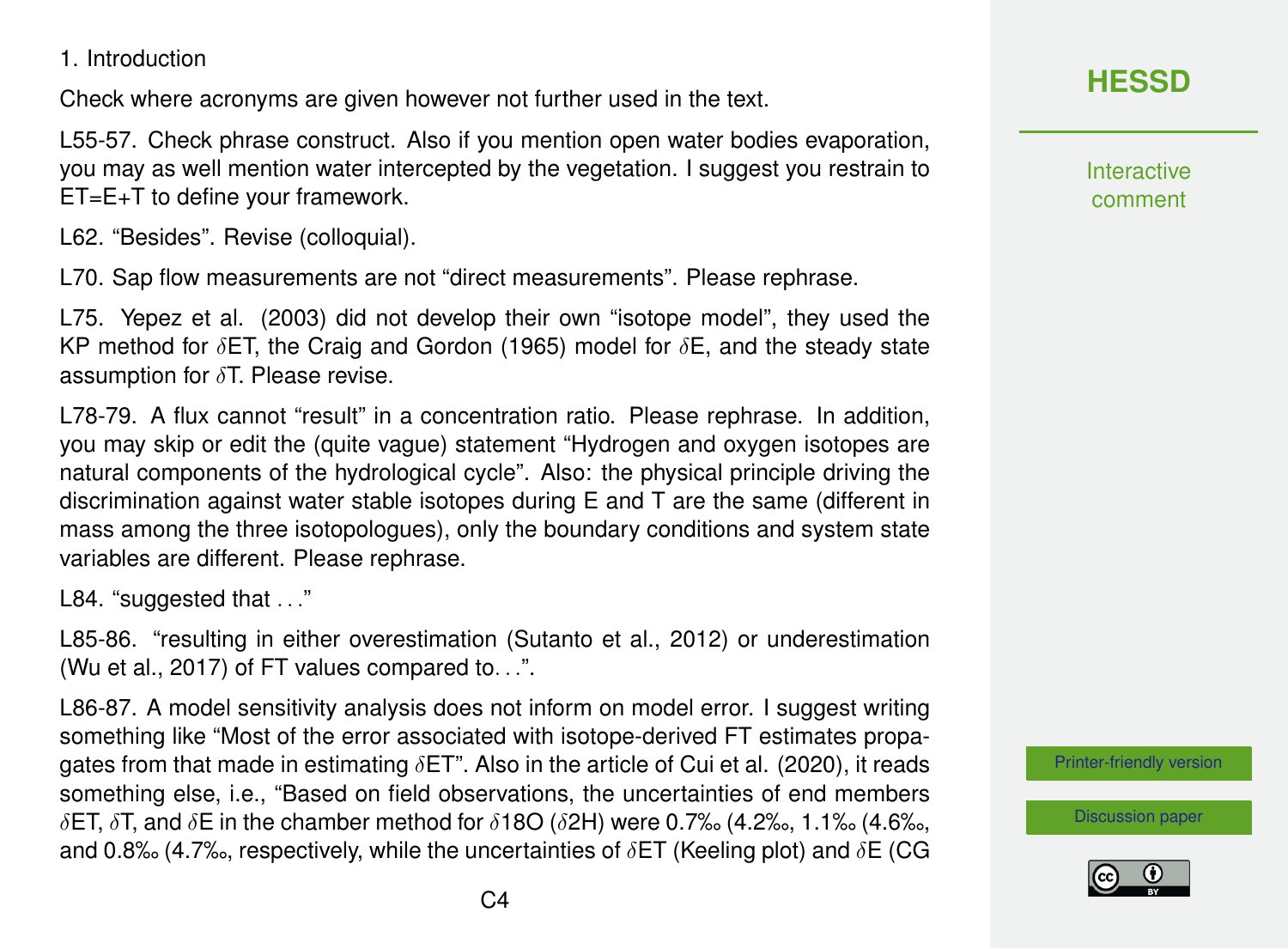

L90. This is not the case for the study of Griffis et al. (2008). Please correct.

L93. ", which leads. . ."

L97-98. Please check English (grammar). I don't understand.

L99-100. Check English (grammar).

L100-101. This is obvious; consider removing.

L102. So, is it new, or "modified from"? Wording here is important.

L103-104. Please detail what the "identical instrumental setting" means in the current context.

L104-105. "the new method was evaluated against. . ."

- 2. Materials and Methods
- 2.1 Isotope-based ET partition methods
- 2.1.1 Traditional method

L114-120. Language quality drops here substantially. The explanations are hard to follow, although the mass-balance principle behind the KP is rather simple. The reader may try to find a link between Eq. (1) and Fig. (1), although there is none. Make this explicit, by moving/merging the text about the KP method further down L121.

L111-112. Check English (sentence construct).

L114. The "relationships of  $\delta$ E and  $\delta$ T" to what?

L117-120. The interception point between line 1 and 2 is not the point of coordinate  $\delta a$ , 1/Ca since the lines cannot exist simultaneously. The ensemble of scenarios leading to different values of  $\delta$ ET are not related at all.

**[HESSD](https://hess.copernicus.org/preprints/)**

**Interactive** comment

[Printer-friendly version](https://hess.copernicus.org/preprints/hess-2020-519/hess-2020-519-RC2-print.pdf)

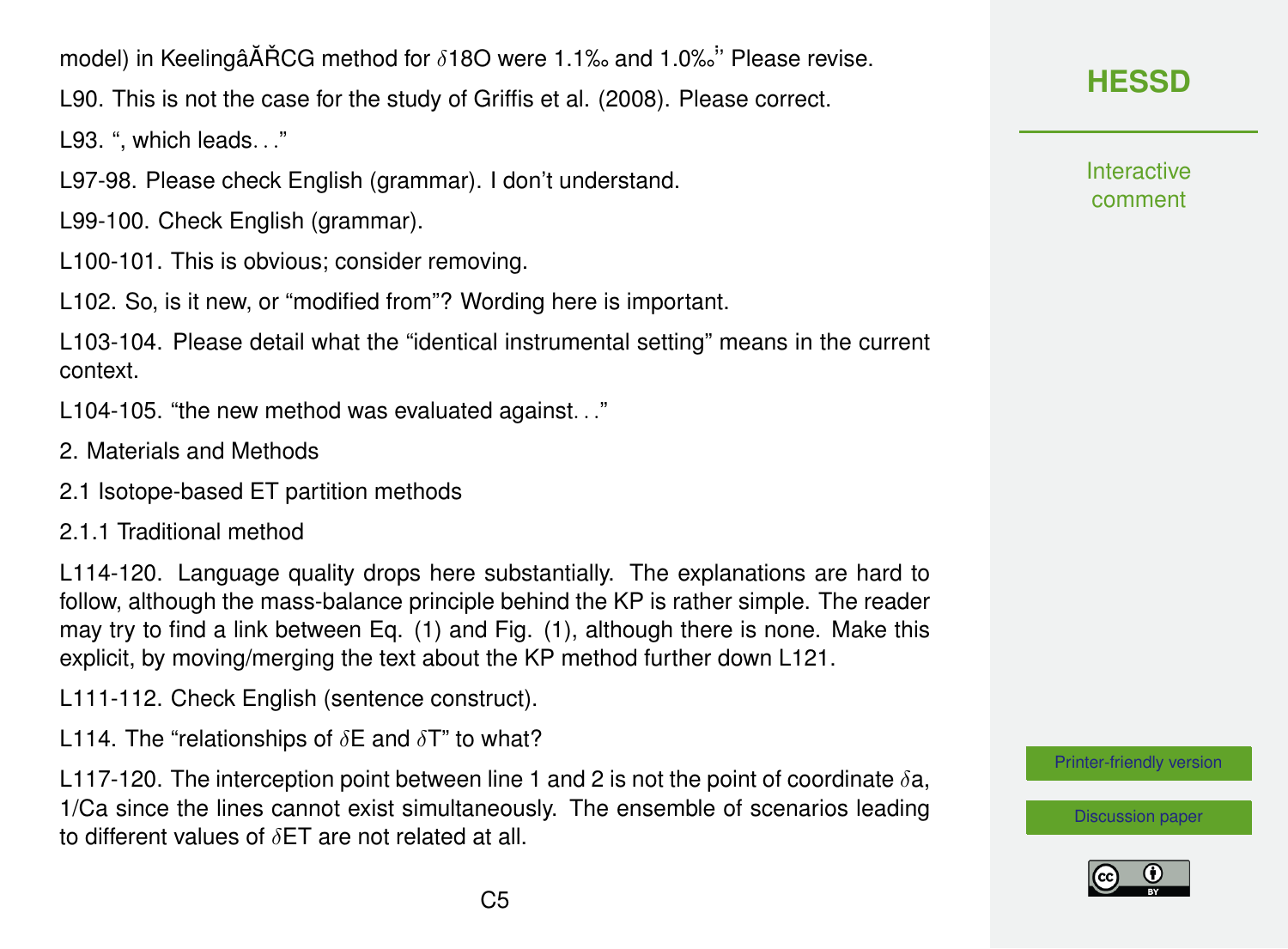L117-118. What is the source of ambient vapour? You mean background (local) water vapor, certainly.

L124. The distinction between "ambient" and "directly measured" is hard to make. I suggest referring to ambient air (what you measured) and background (local) air (what you could not directly measure).

L125-130. I suggest simply saying that  $\delta v$  and Cv are the mean computed values of the calibrated readings of the laser spectrometer over a given period of time. And please indicate the value of that period of time (e.g., 1 hour).

L130-131. The KP is a scatter plot of 1/Cv versus  $\delta v$ . It is not the regression line. This is why a "linear Keeling plot" does not make much sense. On a side note, if there is a way to measure Ca and  $\delta$ a, then one can determine  $\delta$ ET from k.

L132-151. Please revise English thoroughly.

L136-137. How can be the evaporation located in an entire layer? You should say that the "evaporation front isotopic composition is approximated by that of the water in the soil layer (0-5 cm)".

L137. This is neither from a terminology standpoint nor a language standpoint correct: it should read something like " $\varepsilon^*$  and  $\alpha$  are the liquid water-water vapor equilibrium fractionation value (‰ and fractionation factor (-), related by:. . ."

L142. "n" has nothing to do with water stable isotopes, rather with the overall aerodynamic conditions within and above the canopy (see e.g. Merlivat and Coantic, 1975). Please explain why you consider laminar flow  $(n=0.67)$  here? This is quite unlikely to happen in the field.

- Merlivat, L., and Coantic, M.: Study of Mass-Transfer at Air-Water-Interface by an Isotopic Method, J Geophys Res-Oc Atm, 80, 3455-3464, doi:Doi 10.1029/Jc080i024p03455, 1975.

**[HESSD](https://hess.copernicus.org/preprints/)**

Interactive comment

[Printer-friendly version](https://hess.copernicus.org/preprints/hess-2020-519/hess-2020-519-RC2-print.pdf)

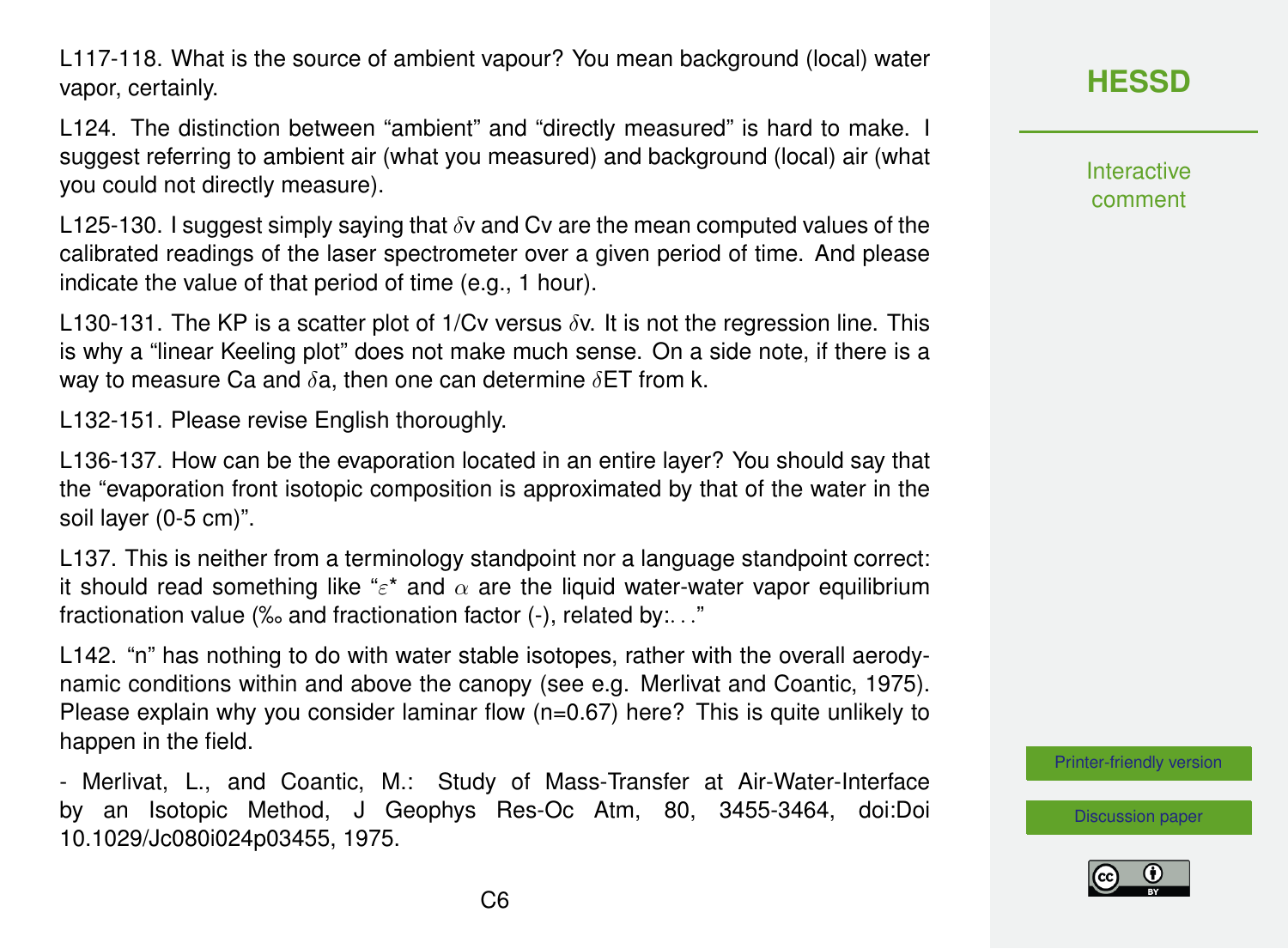L144-145. Values for the diffusivity ratio coefficients have been revised back to those of Merlivat (1978) by Luz et al. (2009). Therefore I strongly suggest that you run the calculations anew.

- Luz, B., Barkan, E., Yam, R., and Shemesh, A.: Fractionation of oxygen and hydrogen isotopes in evaporating water, Geochim. Cosmochim. Acta, 73, 6697-6703, doi:DOI 10.1016/j.gca.2009.08.008, 2009.

L146. Why "also".

L149. I suggest that the authors also take into account the increase of flow rate due to transpiration in the chamber as by Simonin et al. (2013).

- Simonin, K. A., Roddy, A. B., Link, P., Apodaca, R., Tu, K. P., Hu, J., Dawson, T. E., and Barbour, M. M.: Isotopic composition of transpiration and rates of change in leaf water isotopologue storage in response to environmental variables, Plant Cell Environ, 36, 2190-2206, https://doi.org/10.1111/pce.12129, 2013.

2.1.2 New ET partition method

L153-158. I would name the corners of the triangles "E", "T", and "ET" and the segments e.g., "EET" instead of " $(\delta$ ET- $\delta$ E)". The latter is a segment length, not its geometrical representation.

L161. "Combining Eq (7) and Eq (8) yields to:"

L162. Eq. (9) means that  $\pi \neg \gamma \neg \beta = \gamma + \beta$ , which leads to  $\beta + \gamma = \pi/2$ , therefore the remaining angle opposite to side "EET" is equal to 90 degrees (isosceles triangle), ultimately conditioning the positioning of the point of coordinate (1/Cv,  $\delta v$ ) on the linear regression (thus cannot be randomly selected). Or am I missing something?

L165. This equation implies that  $sin(\gamma)=1$ , which means that  $\gamma$  is now 90 degrees, thus the regression has slope k=0?? I am lost here. . .

2.2.2 Field Experiment

## **[HESSD](https://hess.copernicus.org/preprints/)**

**Interactive** comment

[Printer-friendly version](https://hess.copernicus.org/preprints/hess-2020-519/hess-2020-519-RC2-print.pdf)

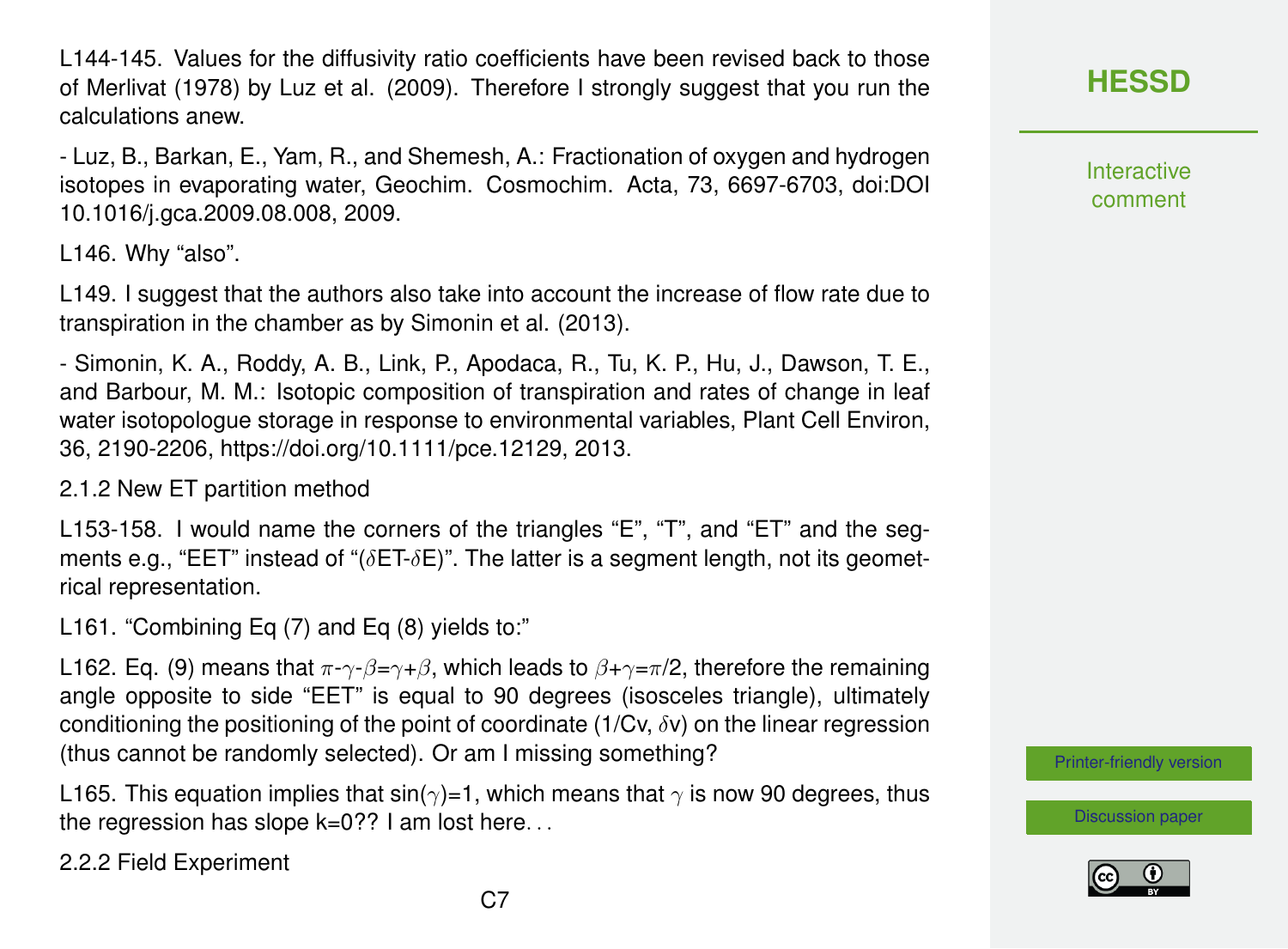Please revise this section for language mistakes, e.g. "The switch process between two independent measurements were self-acting", "within the circulation.", "Our vapor calibration procedure was mainly corresponding to the study by Yuan et al. (2020)." "The isotopic compositions values relative to the Standard Mean Ocean Water (SMOW)."

L197-198. Give information about the sensors used.

L199. Define "atmospheric vapor and mixed vapor" again here. It is not clear to what both expressions refer to.

L214. "avoid residual issue". Do you mean "memory effects"? Please revise

L219. "minor acrylic glass frame"?

L220. Soil was drilled, not its samples.

L223. "in liquid water mode"

Fig. 3. This is not needed, really... can you give the model name and part of the pump for sampling atmospheric air at canopy height, 2, and 3 meters height? What was the air sampling flow rate value?

L224. Remove practical consideration ("As our water vapor isotope analyzer was occupied due to maintenance and other experiments"). It is not relevant to the reader.

L229. "A quantity control filter"?? You mean a "quality control filter...", certainly. Excluding values outside of range [0,1] is not part of a quality management procedure. It is the sign that, to the contrary, you failed at selecting the valid data prior calculation of FT! In other words, you are merely saying that you did not filtered your data.

2.2.3 Global Sensitivity Analysis

L231. "for both methods"

L233. This does not make sense. You mean certainly something like: "quantify the contribution of change in each input parameter value to the overall change in modeled Interactive comment

[Printer-friendly version](https://hess.copernicus.org/preprints/hess-2020-519/hess-2020-519-RC2-print.pdf)

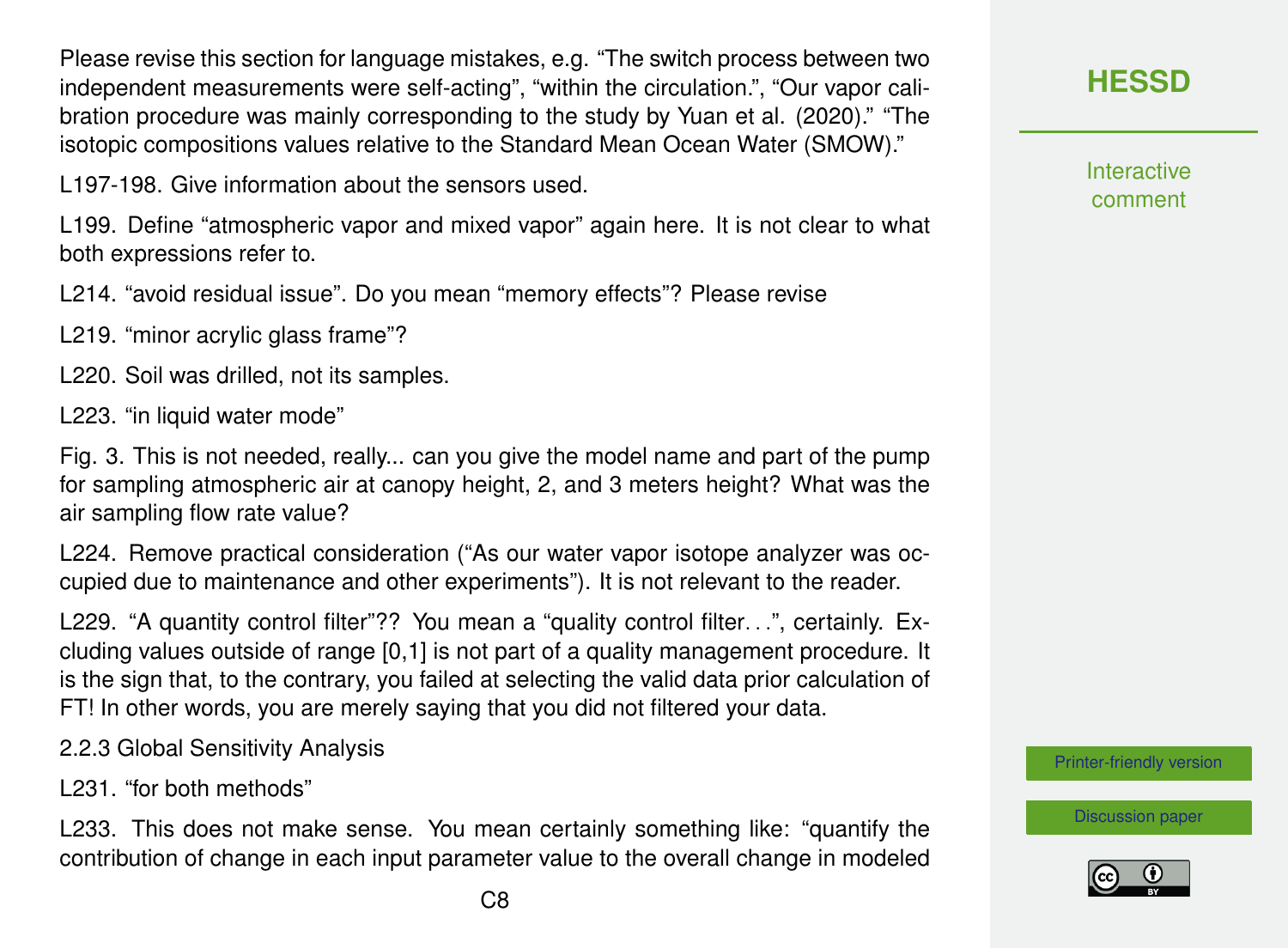FT value."

L234. What does "The parameter interactions were considered in this approach" mean exactly?

L237. Please list the parameters, to which you tested the model sensitivity, with ranges of variations. Results and Discussion

3.1 Comparisons of the new method with the traditional method

L245. Choose a more explicit title (this goes as well for titles of sections 2.1.1 and 2.1.2)

L250-252 and Fig 4. This is surprising considering the set of equations above. . .Can you report the RMSE of the linear model? Explain the "\*\*\*" in Fig. 4. Does the R2 value applies when the Y-intercept is set to 0?

3.2 The advantages of the new method compared with the traditional method

3.2.1 The elimination of high sensitivity contribution parameter  $\delta$ ET

Please revise titles 3.2 and 3.2.1.

I have a fundamental problem with this section. You are investigating the sensitivity of a model to a set of parameters. It does not inform on the error you make. These are two different things! Therefore the statement "This result indicated that Keeling-plot-related parameters ( $\delta$ ET and k) brought most of the uncertainty to estimate FT." is not valid.

3.2.2 The new method avoids extrapolation of Keeling plot

Please revise title.

L274-275. Maybe mention that this study was performed in the lab, so the conditions do not reflect nature.

**Interactive** comment

[Printer-friendly version](https://hess.copernicus.org/preprints/hess-2020-519/hess-2020-519-RC2-print.pdf)



Interactive comment on Hydrol. Earth Syst. Sci. Discuss., https://doi.org/10.5194/hess-2020-